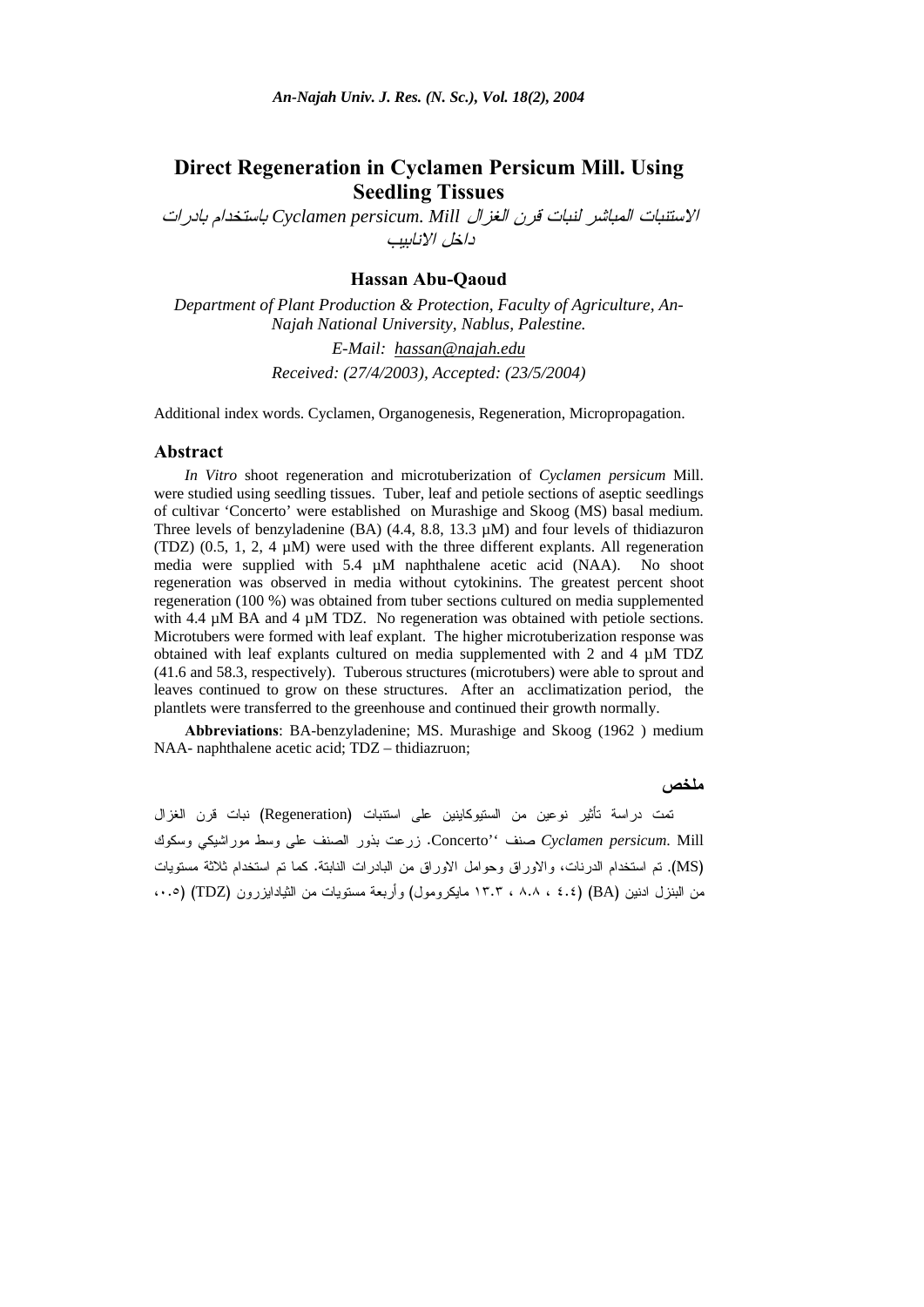٤.٢٨ مايكرومول) وقد تمت اضافة ٥.٤ مايكرومول من نافثالين حامض الخليل (NAA (في جميع البيئات المستخدمة لتجارب الاستنبات. لم يحدث تمايز في البيئات التي لا تحتوي على الستيوكاينين، علما انه تم الحصول على %١٠٠ تمايز سوقي باستخدام البنزل ادنين والثيادايزرون في حالة الدرنات. لم تعط حوامل الاوراق أي استنبات. حصل تكوين لاشكال درنية من أنسجة الأوراق، حيث حصل أعلى مستوى عند ،٢ ٤ مايكروموللر TDZ، وبنسبة ٤١.٦ و%٥٨.٣ على التوالي. استمرت الاوراق في النمو والتطور، وتم نقل النباتات، بعد الأقلمة، إلى البيت الزجاجي، حيث استمر نموها بصورة طبيعية.

## **Introduction**

*Cyclamen persicum* Mill. is an important flowering pot plant. It is commercially propagated by seeds. Seed propagation is usually associated with cultivar variation. In addition, hybrid seed production is expensive; therefore, cloning of this plant is preferred. Micropropagation is considered as a helpful tool for clonal propagation.

Micropropagation of *Cyclamen* through organogenesis and somatic embryogenesis has been reported  $(2,4,10,13-14,21-23)$ . Somatic embryogenesis is still the most used method for *Cyclamen* micropropagation; however, this technique is associated with callus production that, in many cases, resulted in somaclonal variation  $(4,6,13,18,20)$ . In addition, low regeneration ability has been reported with this technique. Among 11 *Cyclamen* cultivars tested, only 'Annekel' cultivar showed reasonable regeneration ability  $(22)$ .

Organogenesis from variuos explants and sources of *Cyclamen* plant have been reported. Among explants used were tuber tissue  $(5,13,22)$ , petiole (1,8,11-12). Various parts from aseptic seedlings (11-13,16,21,24) , flower organs  $(11-12)$ , root explant  $(11-12)$  and leaf explant  $(2,9-12)$ .

 Among all presented reports, the regeneration percentage was still not satisfactory for commercial propagation of known cultivars. Among 18 *Cyclamen* cultivars tested, eight regenerated less than three shoots per explant <sup>(9)</sup>. In another study, with wild *Cyclamen* plants, direct shoot regeneration with a high percent (88%) on leaf sections were obtained using both NAA and TDZ  $(11-12)$ ; therefore, this work was initiated as an effort to improve the regenability of *Cyclamen* plant using thidiazuron and benzeladenine with tuber, leaf and petiole explants.

*An-Najah Univ. J. Res. (N. Sc.), Vol. 18(2), 2004*  $-$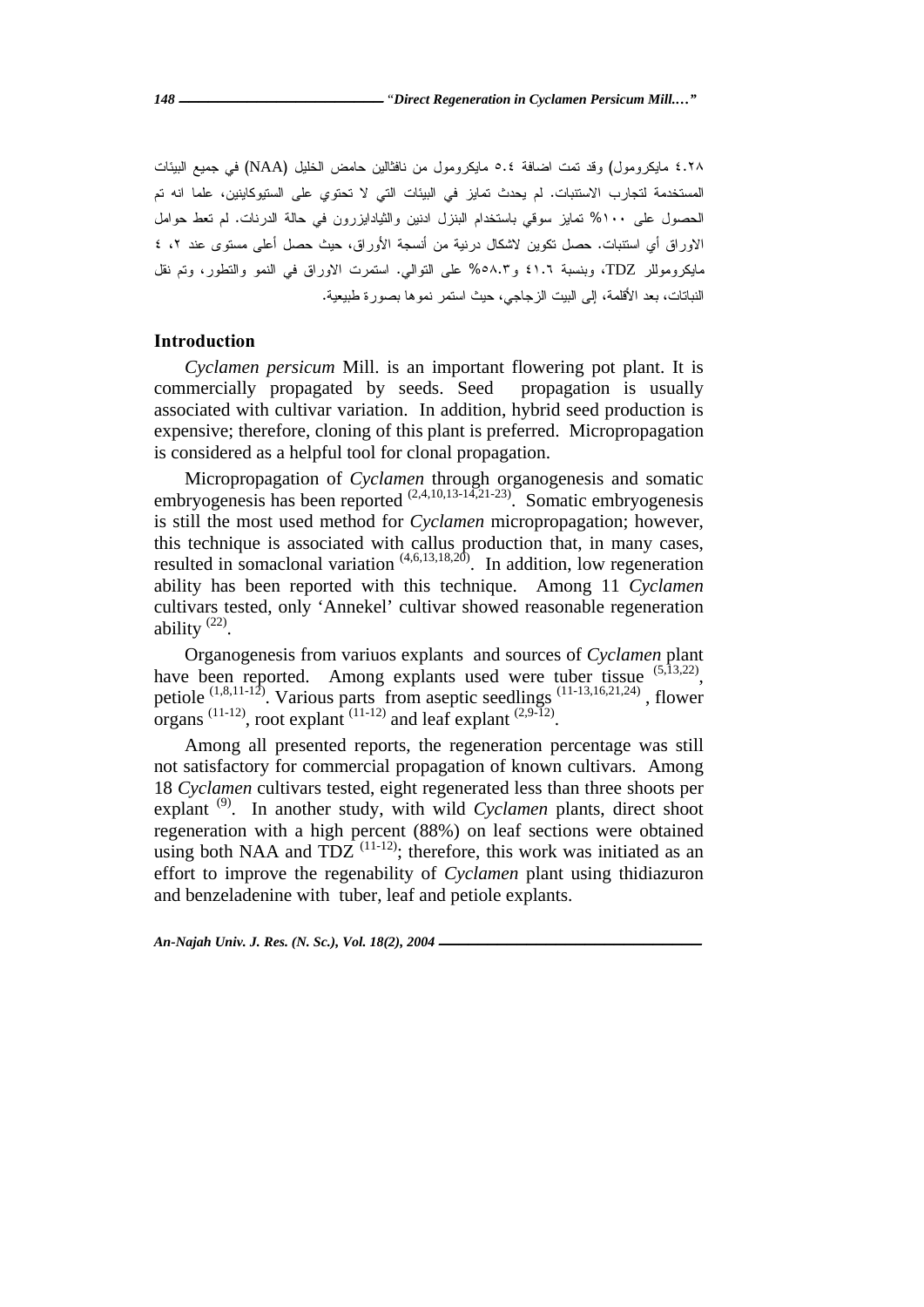### **Materials and Methods**

Mature seeds of *Cyclamen persicum.* Mill. Cv 'Concert' from Royal Flower Company were used in this study. The seeds were sterilized by immersion for 10 minutes in 10% chlorox (5.25 Sodium hypochlorite) followed by three rinses in sterile distilled water. The seeds were germinated on  $(MS)$  (17), media salt supplemented with 30 g/L sucrose, 100 mg/L myoinositol, and 8 gm/L Difco Bacto agar as a gelling agent. The pH was adjusted to 5.7 prior to autoclaving; the medium was dispensed in 25 x 18mm test tubes. Plant materials for regeneration experiments were taken from three sources: one source was the tuberous stem that forms after four weeks of germination (Fig 1). Each tuber was divided transversely into two portions; only the upper portions were used in the regeneration trials. The tuber sections were planted onto MS basal media supplied with 4.4, 8.8, and 13.3  $\mu$ M benzyladenine (BA) or (0.5, 1, 2, and 4  $\mu$ M thidiazuron (TDZ), a control medium (without cytokinin was also used), therefore, a total of eight treatments were used. Each treatment was replicated 10 times. The treatments were arranged in a completely randomized design (CRD).



**Figure (1):** *In vitro* tuberous stem of Cyclamen plant that developed after four weeks of seed germination.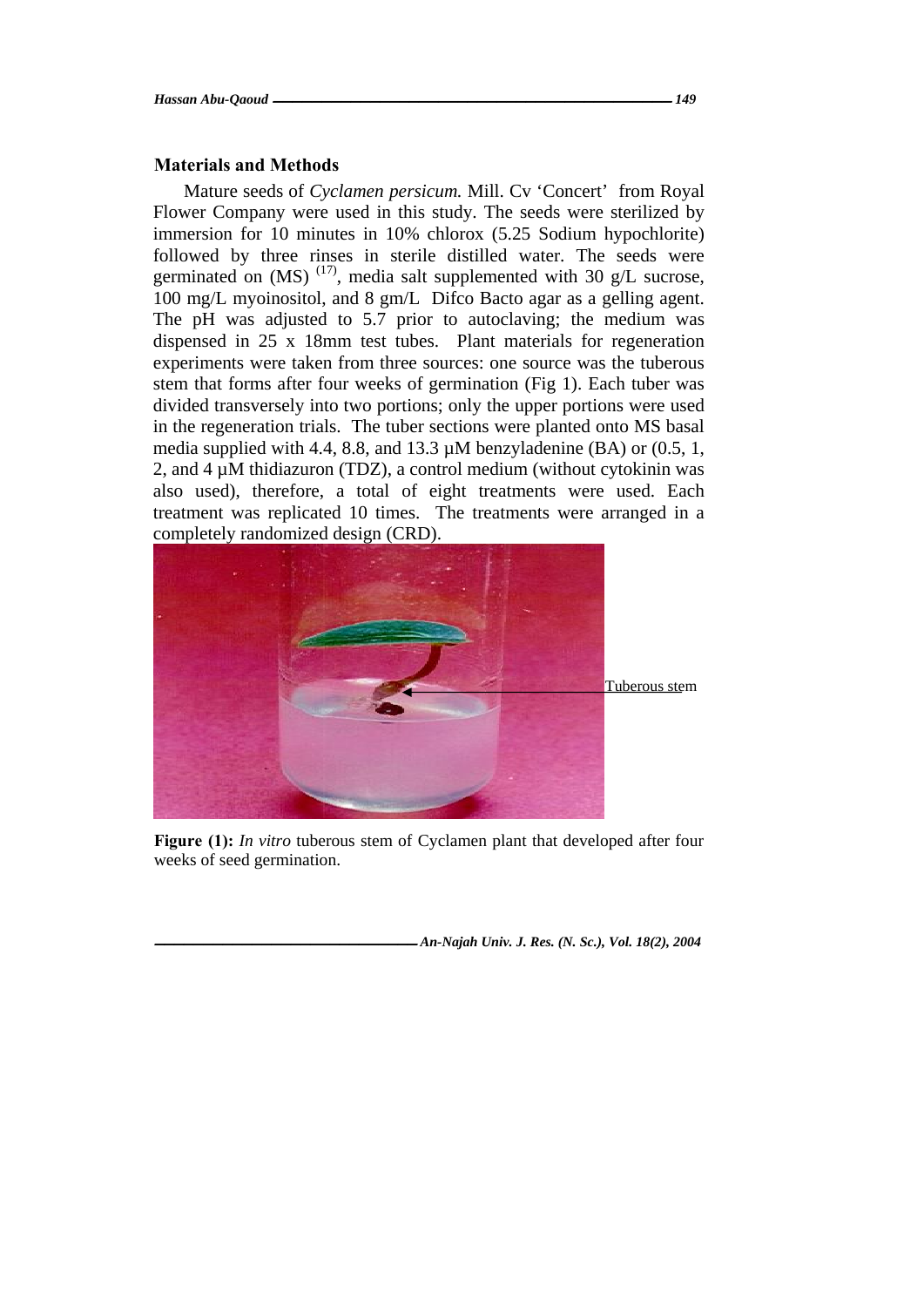The cultures were incubated in a growth room at a temperature ranging between 22- 24  $\mathbb{C}^{\circ}$  and under 50 µmolem  $^{-2}$  s<sup>-1</sup> light intensity for 16 hours duration.

After one month of incubation, the percent of explant producing shoots, and the average number of produced leaves were recorded.

 The remaining seedlings were kept until true leaves were developed. After 8 weeks of planting, fully expanded leaves were used as a second explant. The leaf petioles were separated from the leaves, divided into two sections and planted as another explant. Each leaf blade was divided into four quarters and planted onto 9 x 15 mm petridishes containing MS basal media supplies with  $5.4 \mu M$  naphthalene acetic acid (NAA) and three levels of BA  $(4.4, 8.8, 13.3 \mu M)$  or four levels of TDZ  $(0.5,$  $1,2,4\mu$ M). A control medium was included in the experiment. The levels of BA and the levels of TDZ with the control were considered as treatments. Each treatment was replicated five times (5 petridishes with four leaf sections). The same treatments were used with the petiole sections; however, with only 4 petridishes per treatment. Treatments were arranged in a completely randomized design (CRD). All cultures were kept under dark conditions for one month at  $22-24$  C°. Cultures were then transferred to light condition in the growth room.

 After one month, data were collected for percent of explants producing tuberous structure (TS), average number of TS per explant, average number of leaves produced per TS and the callus development on scale basis (0- 5). All data were analyzed using the SAS software program according to one way analysis of variance. Significant results were followed by means separation with the Duncan's Multiple Range test at 5% probability level  $^{(19)}$ .

#### **Results and Discussion**

Both BA and TDZ exhibited a significant effect on shoot regeneration, average leaf number and callus formation (Table 1). No shoots were developed on media without hormones (control). A high percent of shoot regeneration (83-100%) was obtained without significant difference between BA and TDZ. Similar effect of both BA

*An-Najah Univ. J. Res. (N. Sc.), Vol. 18(2), 2004* **ـــــــــــــــــــــــــــ**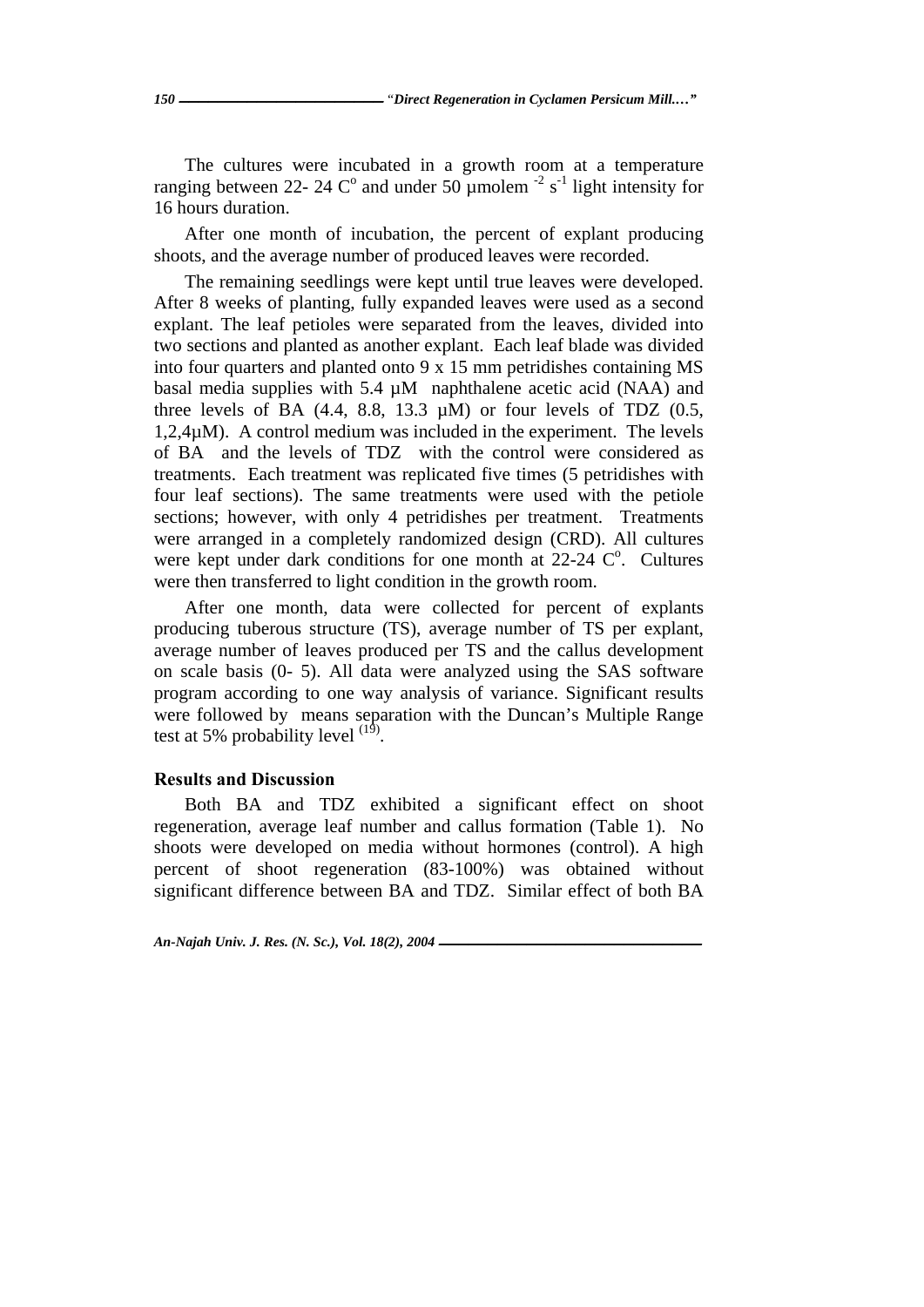and TDZ was observed with the average number of leaves produced. The higher leaf number was obtained with 2 and 4  $\mu$ M TDZ (8.2 and 10.8) respectively), which differs significantly from other cytokinin levels. Callus formation was significantly similar in all treatments except with media supplied with 0.5 and 1 µM TDZ.

Direct regeneration occurred from tuber and leaf explants taken from aseptic seedlings. Aseptic seedlings of *Cyclamen* were used as a source of explant in several studies  $(2,8,11-12,24)$ . Aseptic seedlings have no contaminants and they are characterized by a high potential of organogenesis. Benzyladenine was used by other researchers to enhance regeneration of shoots in *Cyclamen* plants <sup>(22)</sup>, working with organogenesis of 'Anneke' *Cyclamen* cultivar, found that the highest shoot number was obtained from tuber explants with BA at 1 µM. In another study,  $(5)$  were able to obtain 100% shoot regeneration with BA at  $10^{-4}$  M in half MS salt with bulb tissues. These findings matched to what has been shown in this study.

**Table (1):** Effect of benzyladenine and thidiazuron on *in vitro* regeneration from tubers of *Cyclamen*. Cv. Concerto.

| <b>Treatment</b> | $Conc.\mu M$ | Percent of<br>explants<br>forming shoots | Average No.<br>of leaves per<br>explant | Callus<br>production $(1-5)$<br>scale |
|------------------|--------------|------------------------------------------|-----------------------------------------|---------------------------------------|
| Control          | 0.0          | $0.0 b*$                                 | 0.0 <sub>d</sub>                        | 3.0a                                  |
| BA               | 4.4          | 100a                                     | 6.5 <sub>bc</sub>                       | 2.8a                                  |
|                  | 8.8          | 83 a                                     | 6.6 <sub>bc</sub>                       | 2.6a                                  |
| <b>TDZ</b>       | 13.3         | 83 a                                     | 7.8 <sub>b</sub>                        | 2.3a                                  |
|                  | 0.5          | 93 a                                     | 5.0c                                    | 1.8 <sub>b</sub>                      |
|                  | 1.0          | 100a                                     | 6.5 <sub>bc</sub>                       | 1.8 <sub>b</sub>                      |
|                  | 2.0          | 97a                                      | 8.2 ab                                  | 2.6a                                  |
|                  | 4.0          | 100a                                     | 10.8a                                   | 3.0a                                  |

\* Means within coloumns followed by different letters are significantly different according to Duncan's Multiple Range test.  $P = 5\%$ .

No regeneration was obtained with petiole explants regardless of the cytokinin used. Callus was formed on many explants, but without further morphogenical development. BA and TDZ exhibited significant effects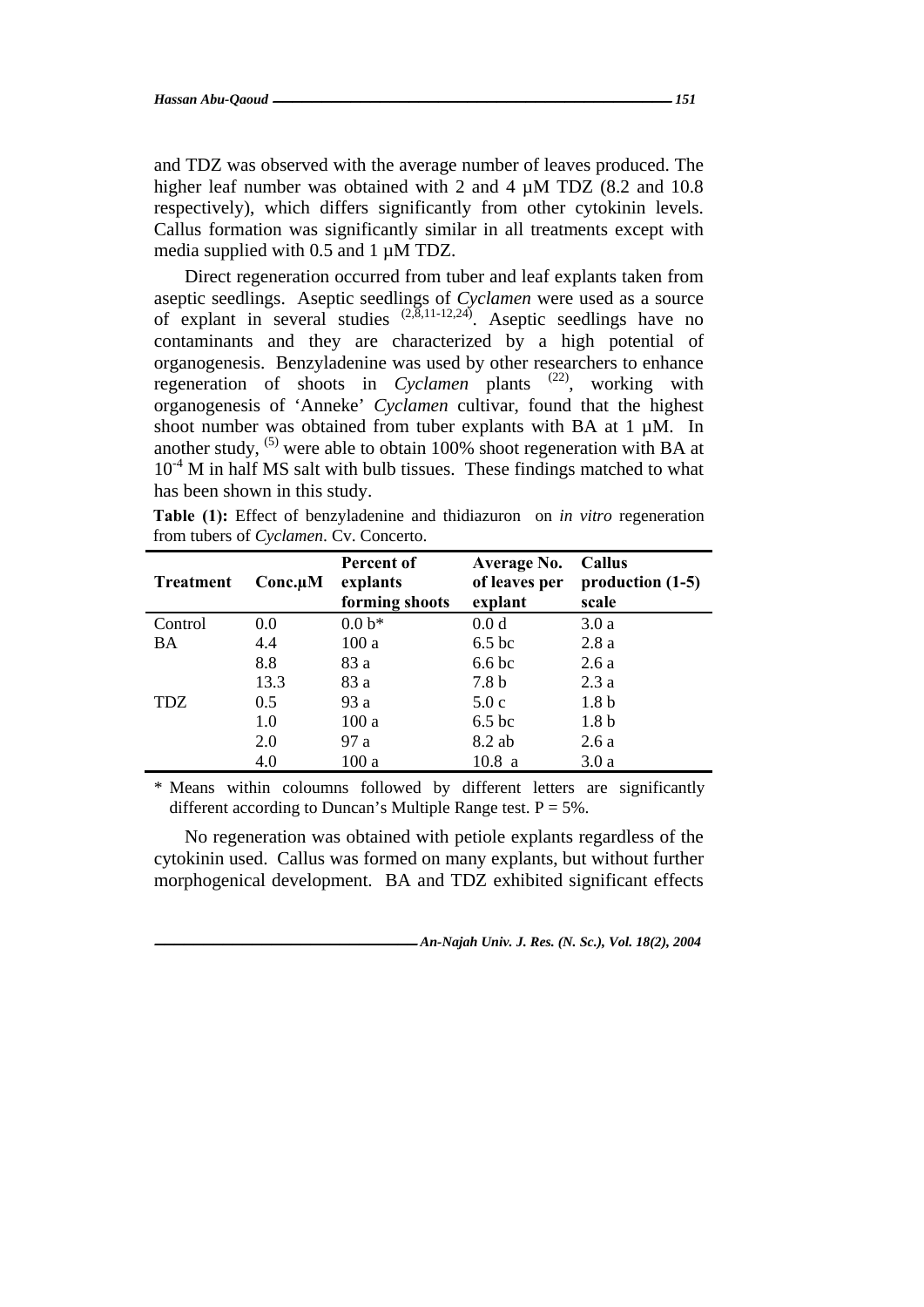on microtuberization on leaf explants (Fig. 2a). Both tuberous number (TS) and leaf number per TS were influenced (Table 2). Microtuberization was achieved on media supplemented with TDZ and only with 8.8 and 13.3  $\mu$ M BA (Fig.2-a). The greatest significant percent of tuberous formation was observed on media supplied with 2 and 4µM TDZ (41.6 and 58.3 respectively). The average number of TS produced per explant ranged from 2-3. However, in case of BA level, only one TS was produced per regenerated explant. The average number of leaves produced per tuber (Fig.2-b) showed similar results. TDZ treatments gave significantly a higher number of leaves than BA treatments. The highest significant number (8.6) was obtained with 2  $\mu$ M TDZ followed by 4 µM TDZ which produced 5.8 leaves per TS.



**Figure (2-a):** *In vitro* tuber structures that regenerated from leaf section of Cyclamen



**Figure (2-b):** *In vitro* Cyclamen plant leaves developed from regenerated tuber structure from leaf section

*An-Najah Univ. J. Res. (N. Sc.), Vol. 18(2), 2004* **ـــــــــــــــــــــــــــ**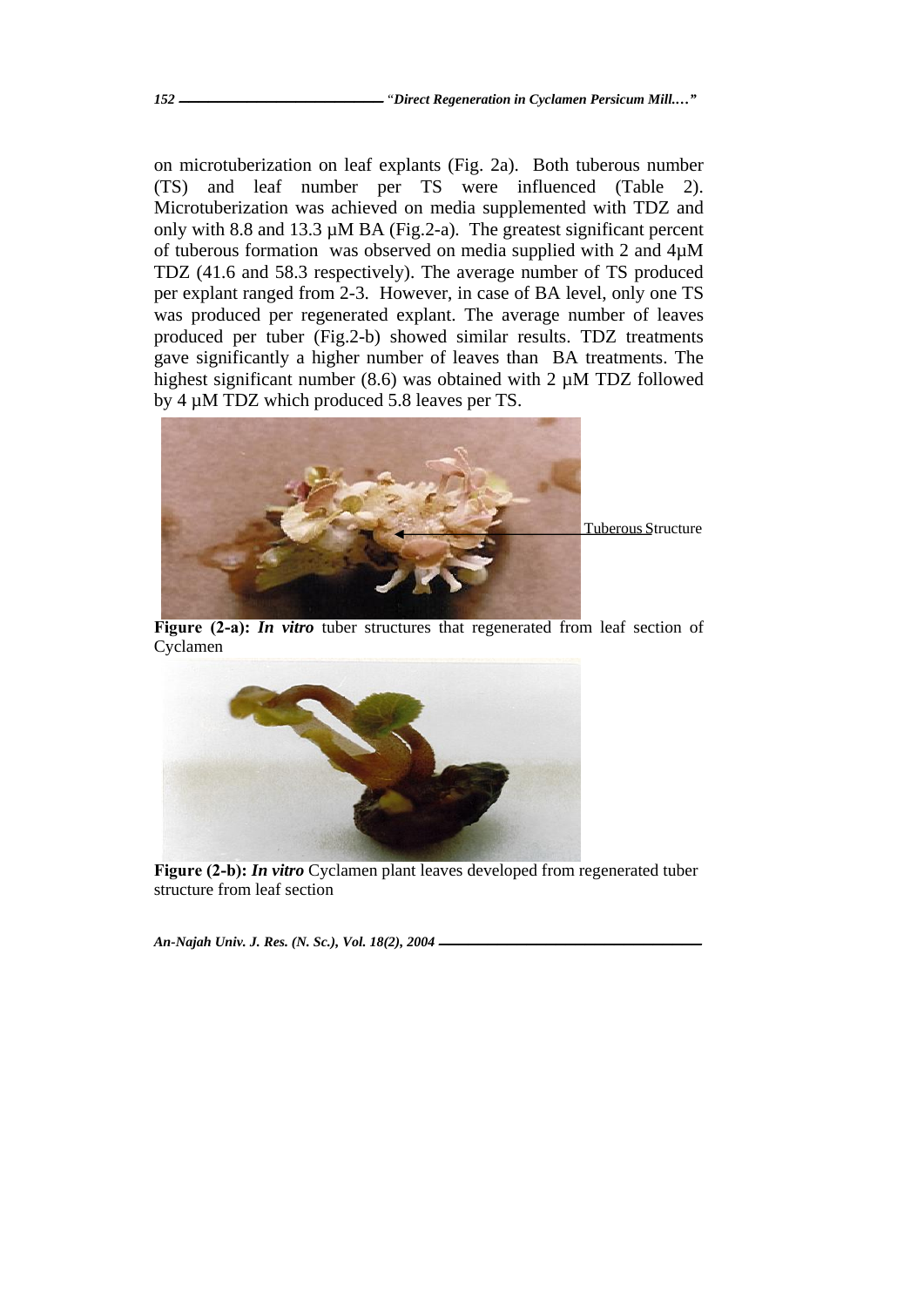| <b>Treatment</b> | $Conc.\mu M$ | Percent of<br>explants<br>forming $TS1$ | Average No.<br>of TS per<br>explant | Average No. of<br>leaves per TS |
|------------------|--------------|-----------------------------------------|-------------------------------------|---------------------------------|
| Control          | 0.0          | $0.0 c*$                                | 0.0 <sub>b</sub>                    | 0.0c                            |
| BA               | 4.4          | 0.0c                                    | 0.0 <sub>b</sub>                    | 0.0c                            |
|                  | 8.8          | 5.5 bc                                  | 1.0 <sub>b</sub>                    | 2.5c                            |
|                  | 13.3         | 8.5 <sub>b</sub>                        | 1.0 <sub>b</sub>                    | 2.0c                            |
| <b>TDZ</b>       | 0.5          | 8.3 b                                   | 2.0a                                | 2.0c                            |
|                  | 1.0          | 16.7 <sub>b</sub>                       | 2.5a                                | 2.5c                            |
|                  | 2.0          | 41.6 a                                  | 3.0a                                | 8.6 a                           |
|                  | 4.0          | 58.3 a                                  | 2.5a                                | 5.8 b                           |

**Table (2):** Effect of benzyladenine and thidiazuron on *in vitro* regeneration from leaf sections of *Cyclamen*. Cv. Concerto.

\* Means within coloumns followed by different letters are significantly different according to Duncan's Multiple Range test.  $P = 5\%$ .

The use of both leaf blade and petioles for *in vitro* culture of *Cyclamen* is common. Using such explants will not severely damage the stock plants. In contrast, the use of the tuberous stem would mostly induce death to the stock plant. In this study, petioles did not give any regeneration within the levels of both BA and TDZ used. This finding agrees with  $(6,11-12)$ , where less regeneration was obtained with petioles. In contrast, etiolated petioles resulted in higher regeneration than nonetiolated  $(1)$ . As shown in this study, the use of petioles as an explant proved to be not effecient under the conditions of the experiment. On the other hand, the use of leaf sections proved to be active in regeneration. TDZ and BA were crucial for regeneration. However TDZ was more effecient. This finding strongly agreed with other researchers' results. BA was used as a cytokinin for shoot regeneration from leaf section in *Cyclamen* plant, but with low regeneration  $(9)$ . In contrast,  $(2)$  reported that leaves were the best explant for direct organogenesis in *Cyclamen* using 2iP as a cytokinin.

In our current study, as high as 58 % leaf explants produced tuberous structure and up to 8 leaves were produced per tuber with the incorporation of TDZ in the media. TDZ was used to induce shoot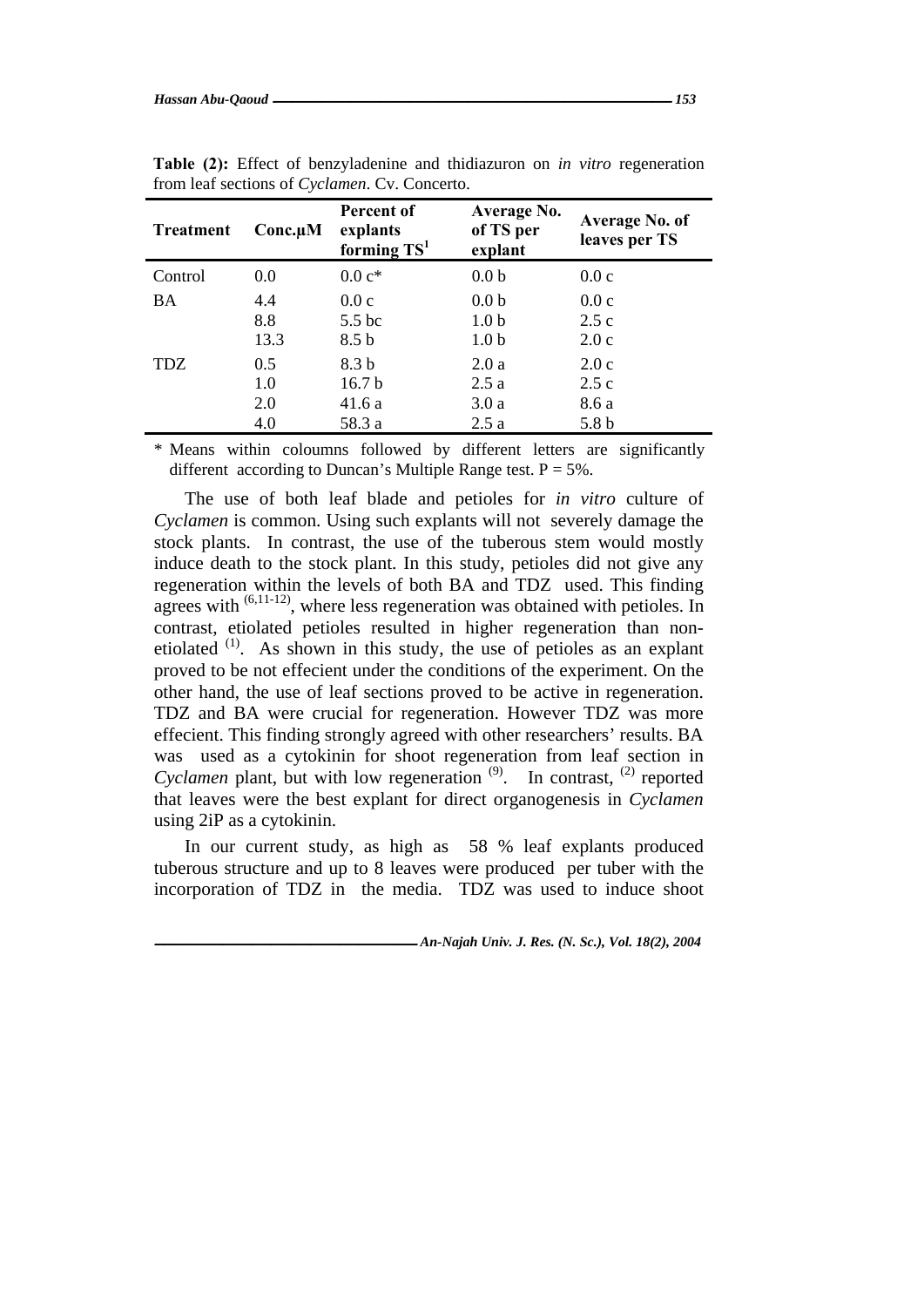regeneration in leaf sections of several plant species  $(3)$ . TDZ was more effecient in the induction of direct shoot regeneration and microtuberization in wild *Cyclamen persicum* than BA with several explants, shoot formation occurred in several explants cultured on media containing TDZ at both .022 and 0.22 mg/L. No regeneration was  $\alpha$  observed with media containing  $BA$ <sup> $(11-12)$ </sup>. These results are conform with our findings. TDZ was also used to induce callus production of isolated protoplast of *Cyclamen* persicum (15).

This study confirmed the stimulating effect of TDZ on shoot and tuber formation. Moreover, tuber explants have higher potential of adventitious shoot formation than leaf section. In addition, this work showed the ability of *Cyclamen persicum* plants to be successfully germinated, grown and differentiated on MS media with both TDZ and BA. The regenerated shoots continued to grow and several rooted on media without cytokinin. They were successfully transferred and grown in the greenhouse. Up to 30% of the plants continued their growth and gave normal flowers.

Finally, the regeneration system described in this study enhanced the vegetative propagation of *Cyclamen* plant. However, in order to utilize this protocol for mass production , more cultivars should be investigated with other factors.

### **Reference**

- 1) Ando, T., and Murasaki, K., *In vitro* propagation of *Cyclamen* by the use of etiolated petioles. *Tech. Bull. Fac. Hort. Chiba. Univ*., (1983), 1-5.
- 2) Bach, A., Malik, M., and Zolneczko, B., 1998. Organogenesis and embryogenesis in cultures of *Cyclamen persicum* Mill, F-1 'Medium'. *Acta Biologica Cracoviensia Series Botinica*, **40,** (1988), 47-51.
- 3) Chevreau, E., Skirvin, R.M., Abu-Qaoud, H.A., Korban,S.S., and Sullivan, J.G., Adventitious shoot regeneration from leaf tissue of three pear (*Pyrus spp*.) cultivars *in vitro*, Plant Cell Rep, **7,** (1989), 688-691.
- 4) Dillin, W., Dijkstra, I., and Oud, J., Shoot regenration in long term callus cultures derived from mature flowering plants of *Cyclamen persicum* Mill, *Plant Cell Rep*, **15(7**), (1996), 545-548.

*An-Najah Univ. J. Res. (N. Sc.), Vol. 18(2), 2004*  $-$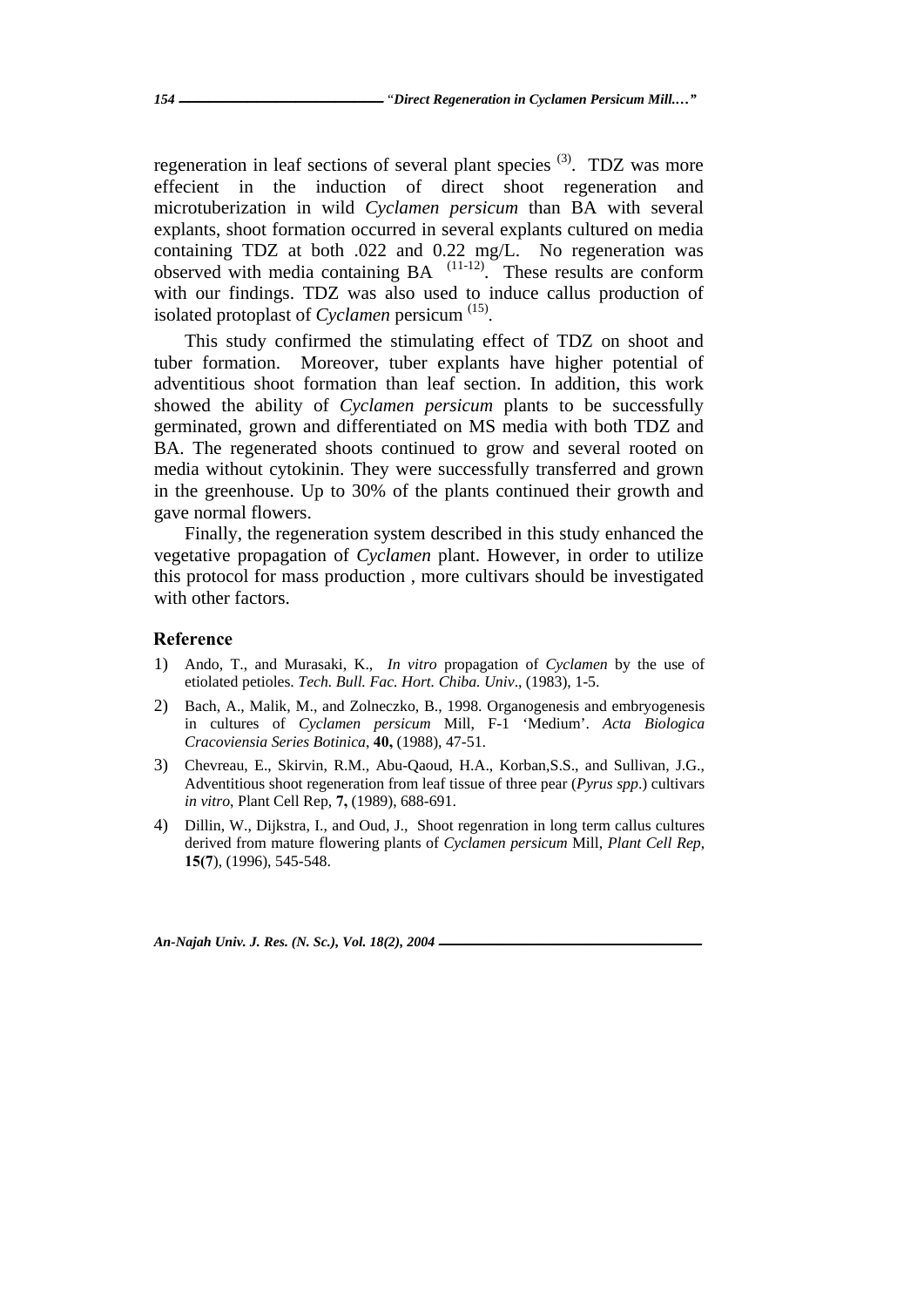- 5) Fukui, H., Yamamaoto, T., Asano, T., and Nakamura, M., Effect of plant growth regulators on in vitro organogenesis of *Cyclamen* (*Cyclamen persicum* Mill), *Res. Bull. Fac. Agr. Gifu Univ*., **53,** (1988), 139-145.
- 6) Geier, T., Morphogenesis and plant regeneration form cultured organ fragments of *Cyclamen persicum*. *Acta Hort,* **78,** (1977), 167-174.
- 7) Geier, T., Kohlenbach, H.W., and Reuther, G., *Cyclamen* in: Ammirato, P.V., Evans, D.A., Sharp, W.R., and Bajaj, Y.P.S. (eds), Handbook of plant cell culture, Ornamental species. McGraw Hill. New York, **5,** (1990), 352-374.
- 8) Hawkes, H.Y., Wainwright, H. In vitro organogenesis of *Cyclamen persicum* Mill. Seedling tissue. *Acta Hort*, **212,** (1987), 711-714.
- 9) Hoffomann, M., and Preil., In vitro regenration von *Cyclamen persicum*. *Gartenbauwissenschaft,* **44,** (1987), 226-237. (English summary).
- 10) Hvoslef-Eide, A.K., and Munster, C., Somatic embryogenesis of *Cyclamen persicum* Mill. in bioreactors. *Combined proceeding International Plant Propagators' Society*, **47,** (1997), 377-382.
- 11) Karam, N.S., and Al-Majathoub, M., *In vitro* shoot regeneration from mature tissue of wild *Cyclamen persicum* Mill. *Sci. Hort*, **86,** (2000) 323-333.
- 12) Karam, N.S., and Al-Majathoub, M., Direct shoot regeneration and microtuberization in wild *Cyclamen persicum* Mill. Using seedling tissue. *Sci. Hort***, 86,** (2000), 235-246
- 13) Kiviharju, E., Tuominen, U., and Tormalata, T. The effect of explant material on somatic embryogenesis of *Cyclamen persicum* Mill. *Plant Cell Tiss and Organ Cult*, **28, (**1992), 187-194.
- 14) Kreuger, M., Posta, E., Brouwer, Y., and Van-Holst, G. J., Somatic embryogenesis of *Cyclamen persicum* Mill. in liquid medium. *Physiol. Plant*, **94,** (1995), 605-612.
- 15) Morgan, E.R., Callus production from protoplast of *Cyclamen persicum*. Plant Cell Tiss and Organ Cult, **55,** (1999), 63-65.
- 16) Murasaki, K., and Tsurushima, H., Improvement on clonal propagation of *Cyclamen in vitro* by the use of the etiolated petioles. *Acta Hot*, **226,** (1988), 721- 724.
- 17) Murashige, T., and Skoog, F., A revised medium for rapid growth and bioassays with tobacco tissue cultures. *Phsiol. Plant*., **15,** (1962), 473-497.
- 18) Ruffoni, B., Semeria, L., Profumo, P., and Bisio, A. Acta. Hort. **520** (2000)
- 19) SAS Institute. 1990. User's guide. Statistics. Ver. 6. 4<sup>th</sup> ed. SAS Inst., Cary, N.C.
- 20) Schwenkel, H.G., and Grunewaldt, J., Somaclonal variation in *Cyclamen persicum* Mill. after *in vitro* mass propagation. *Gartenbauwissenschaft,* **56(1),** (1991), 16-21. (English summary).